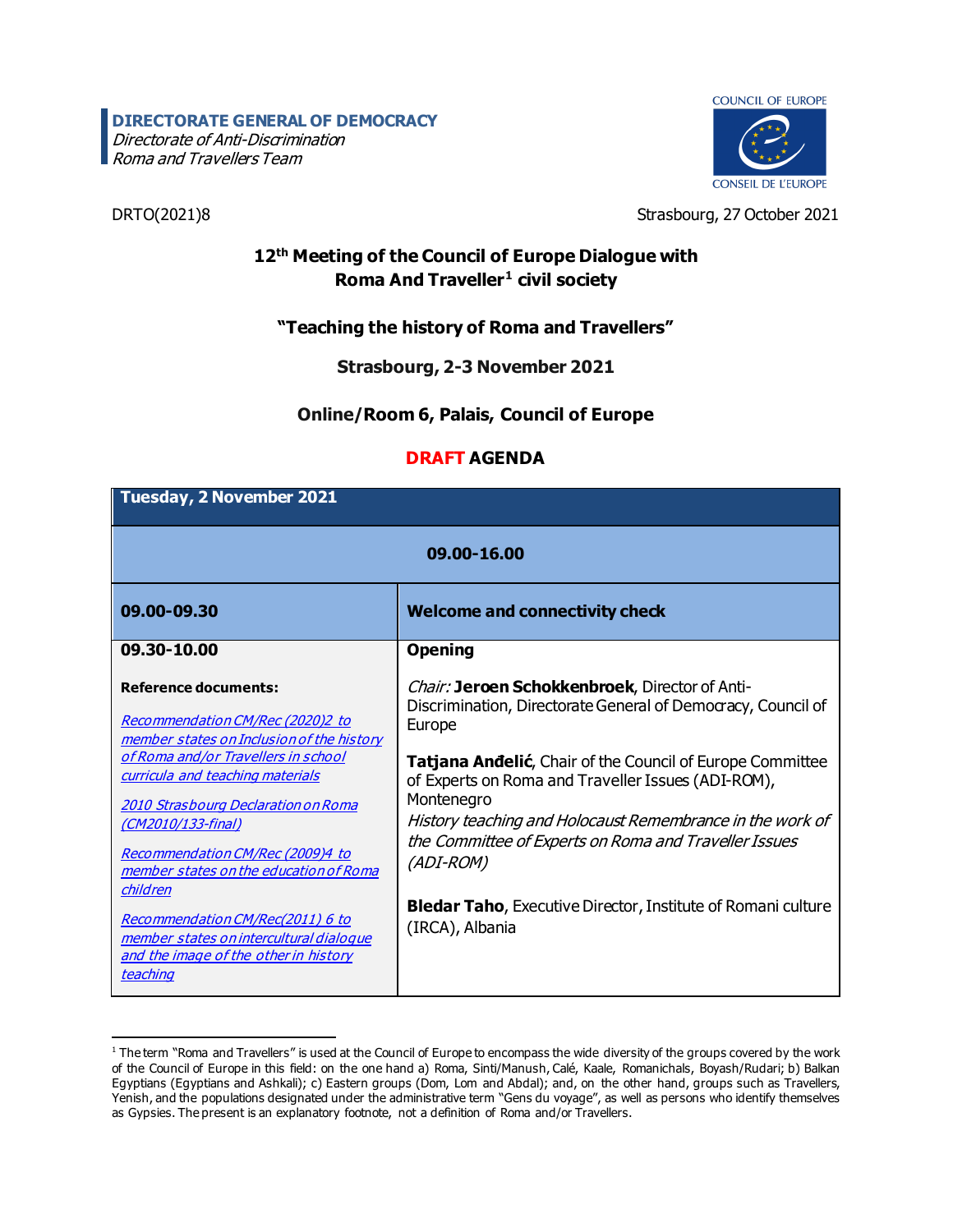| Recommendation CM/Rec (2001) 15) to                                                                                                                                                                                                                                                                                                                                                                                                                                                                                                                                                                                                                                                               |                                                                                                                                                                                                                                                                                |
|---------------------------------------------------------------------------------------------------------------------------------------------------------------------------------------------------------------------------------------------------------------------------------------------------------------------------------------------------------------------------------------------------------------------------------------------------------------------------------------------------------------------------------------------------------------------------------------------------------------------------------------------------------------------------------------------------|--------------------------------------------------------------------------------------------------------------------------------------------------------------------------------------------------------------------------------------------------------------------------------|
| member states on history teaching in                                                                                                                                                                                                                                                                                                                                                                                                                                                                                                                                                                                                                                                              |                                                                                                                                                                                                                                                                                |
| twenty-first-century Europe                                                                                                                                                                                                                                                                                                                                                                                                                                                                                                                                                                                                                                                                       |                                                                                                                                                                                                                                                                                |
|                                                                                                                                                                                                                                                                                                                                                                                                                                                                                                                                                                                                                                                                                                   |                                                                                                                                                                                                                                                                                |
| <b>Quality history education in the 21st</b>                                                                                                                                                                                                                                                                                                                                                                                                                                                                                                                                                                                                                                                      |                                                                                                                                                                                                                                                                                |
| century- principles and quidelines                                                                                                                                                                                                                                                                                                                                                                                                                                                                                                                                                                                                                                                                |                                                                                                                                                                                                                                                                                |
| 10.00-11.00                                                                                                                                                                                                                                                                                                                                                                                                                                                                                                                                                                                                                                                                                       | <b>SESSION 1: Council of Europe instruments and tools</b>                                                                                                                                                                                                                      |
| The purpose of this session is to present<br>and discuss instruments and tools<br>supporting teaching and learning of Roma                                                                                                                                                                                                                                                                                                                                                                                                                                                                                                                                                                        | supporting teaching and learning of Roma and<br><b>Traveller history</b><br>Chair: Henna Huttu, Programme Manager, Roma and                                                                                                                                                    |
| and Traveller history                                                                                                                                                                                                                                                                                                                                                                                                                                                                                                                                                                                                                                                                             | Travellers Team, Council of Europe                                                                                                                                                                                                                                             |
| The session will also try to identify the<br>causes and consequences of not teaching<br>Roma and Traveller history and will collect<br>civil society proposals for measures that<br>Council of Europe, civil society and member<br>states can adopt to support quality teaching<br>and learning in this field.                                                                                                                                                                                                                                                                                                                                                                                    | <b>Thorsten Afflerbach</b> , Head of Division, Roma and<br>Travellers Team, Council of Europe<br>General introduction to Recommendation CM/Rec (2020)2 to<br>member states on Inclusion of the history of Roma and/or<br>Travellers in school curricula and teaching materials |
| <b>Reference Documents:</b>                                                                                                                                                                                                                                                                                                                                                                                                                                                                                                                                                                                                                                                                       | Gerhard Baumgartner, Research Director, Research<br>Archives of the Austrian Resistance in Vienna, Austria                                                                                                                                                                     |
| Recommendation CM/Rec (2020)2 to<br>member states on Inclusion of the history<br>of Roma and/or Travellers in school<br>curricula and teaching materials                                                                                                                                                                                                                                                                                                                                                                                                                                                                                                                                          | Council of Europe factsheets on Roma history<br>Radoslav Ganev, Chief Executive Officer, Romanity,<br>Germany                                                                                                                                                                  |
| <b>Council of Europe Factsheets on Roma</b><br><b>history</b>                                                                                                                                                                                                                                                                                                                                                                                                                                                                                                                                                                                                                                     | Dr. Asen Kolev, Chairman Inforoma, Bulgaria                                                                                                                                                                                                                                    |
| <b>Questions for discussion:</b><br>Please provide some examples of how Roma<br>and Traveller history teaching and learning<br>has been carried out in your country and, if<br>possible, clarify:<br>• What are the most frequent instances<br>and fields where Roma, Travellers and<br>non-Roma learn about their history e.g.<br>family, community events, media,<br>school, group-interactions, museums,<br>literature, cultural festivals, fairs, etc.?<br>• What kind of positive and negative<br>examples of inclusion of the history of<br>Roma and/or Travellers can be found<br>from school curricula and teaching<br>materials?<br>• What kind of teaching content is still<br>lacking? | <b>Discussion</b>                                                                                                                                                                                                                                                              |
| 11.00-11.15                                                                                                                                                                                                                                                                                                                                                                                                                                                                                                                                                                                                                                                                                       | <b>Coffee break</b>                                                                                                                                                                                                                                                            |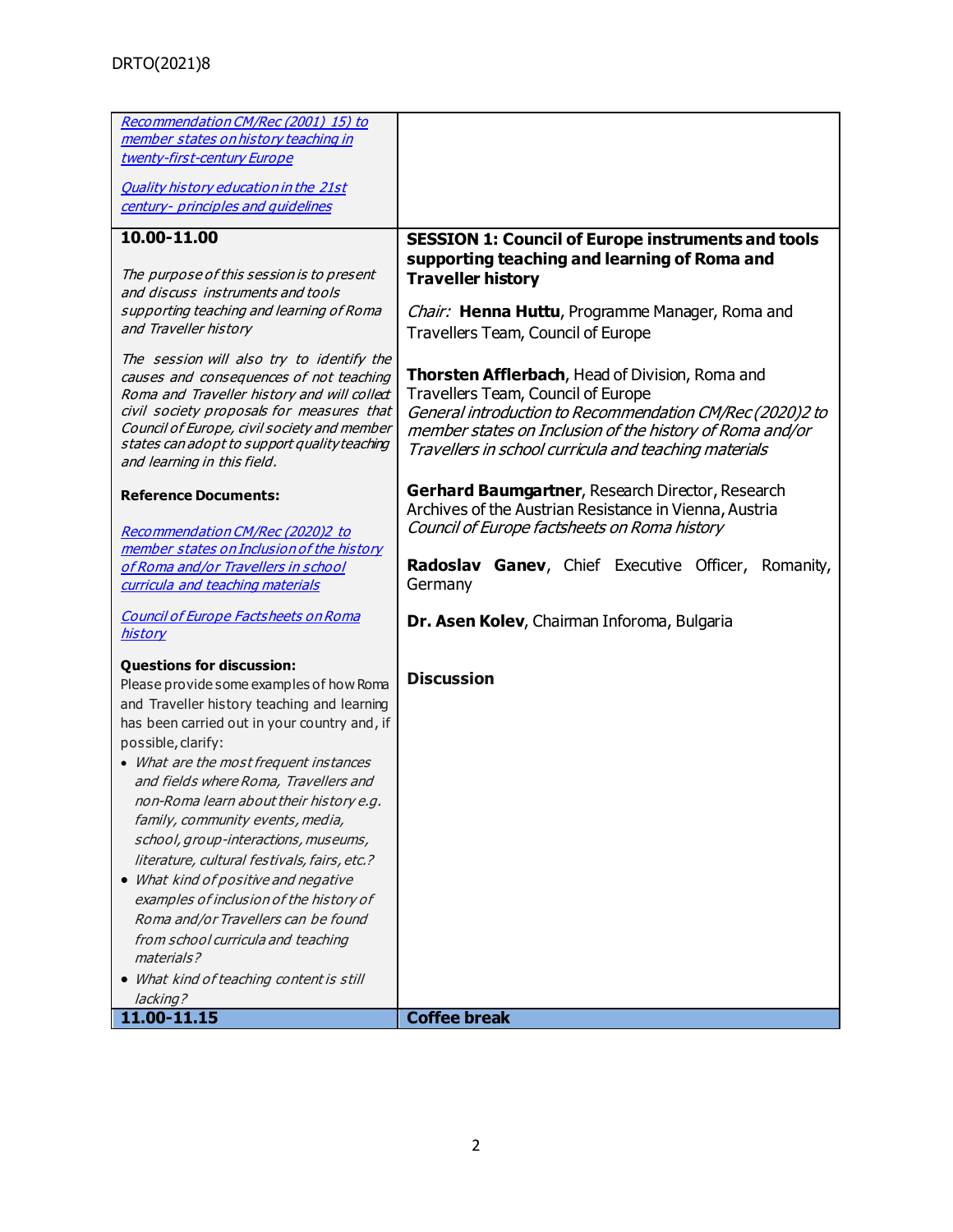| 11.15-12.15                                                                                                                                                                                                                                                                                                                                  | <b>SESSION 2: Inclusion of the history of Roma and/or</b>                                                                                                                                                                                                                                                                                                                                                                                                          |
|----------------------------------------------------------------------------------------------------------------------------------------------------------------------------------------------------------------------------------------------------------------------------------------------------------------------------------------------|--------------------------------------------------------------------------------------------------------------------------------------------------------------------------------------------------------------------------------------------------------------------------------------------------------------------------------------------------------------------------------------------------------------------------------------------------------------------|
|                                                                                                                                                                                                                                                                                                                                              | Travellers in school curricula and teaching materials                                                                                                                                                                                                                                                                                                                                                                                                              |
| The purpose of this session is to showcase<br>and discuss examples of how the Roma<br>and Traveller history has been included in<br>curricula at different levels of education in<br>the recent national curricula reforms.                                                                                                                  | Chair: Nicu Ion, Teacher and elected Roma Councillor, City<br>of Newcastle upon Tyne/ Roma access, UK<br>Dr. Danijel Vojak, specialist on Roma history and author,<br><b>Institute for Social Sciences</b><br>Croatia's Roma curriculum in 2020/2021 curricula reform                                                                                                                                                                                              |
| <b>Reference Documents:</b><br>2008 Curriculum Framework for Romani<br>supporting the development of Romani as a<br>European mother tongue and teaching<br>Roma history and culture in Romani                                                                                                                                                | <b>Susanna Rajala</b> , Finnish National Agency for Education,<br>Finland<br>Inclusion of Roma history and culture into the 2016 Finnish<br>curricula and teaching materials                                                                                                                                                                                                                                                                                       |
| <b>Questions for discussion:</b><br>· In what parts of national curricula have<br>Roma and Traveller history and culture<br>been integrated?<br>What kind of teaching content and<br>$\bullet$<br>methodology has been proposed for                                                                                                          | Ildikó Hortobágyiné Porubszky, Policy Officer,<br>Department for Content Development of Public Education,<br>Ministry of Human Capacities, Hungary<br>Inclusion of Roma history and culture into the Hungarian<br>curricula and teaching materials                                                                                                                                                                                                                 |
| teaching Roma and Traveller history and<br>culture?<br>• What kind of teaching material has been<br>produced based on these curricula?<br>• How do Roma and Traveller NGOs or<br>other civil society organisations<br>contribute to curricula reforms, teaching<br>Roma and Traveller history and<br>Holocaust and making teaching materials | <b>Kimmo Grangvist, Member of the Committee of Experts of</b><br>the European Charter for Regional or Minority Languages,<br>and Professor at University of Helsinki and University of<br>Upsala, Sweden<br>Teaching Romani language and Roma Culture and history on<br>the basis of the 2008 Curriculum Framework for Romani<br>supporting the development of Romani as a European<br>mother tongue and teaching Roma history and culture in<br>Romani (Romanipe) |
| on these?<br>• How should the history and civic<br>education curricula be reformed in the                                                                                                                                                                                                                                                    | <b>Discussion</b>                                                                                                                                                                                                                                                                                                                                                                                                                                                  |
| opinion of the Roma and Traveller civil<br>society?                                                                                                                                                                                                                                                                                          |                                                                                                                                                                                                                                                                                                                                                                                                                                                                    |
| 12.15-13.45                                                                                                                                                                                                                                                                                                                                  | <b>Lunch break</b>                                                                                                                                                                                                                                                                                                                                                                                                                                                 |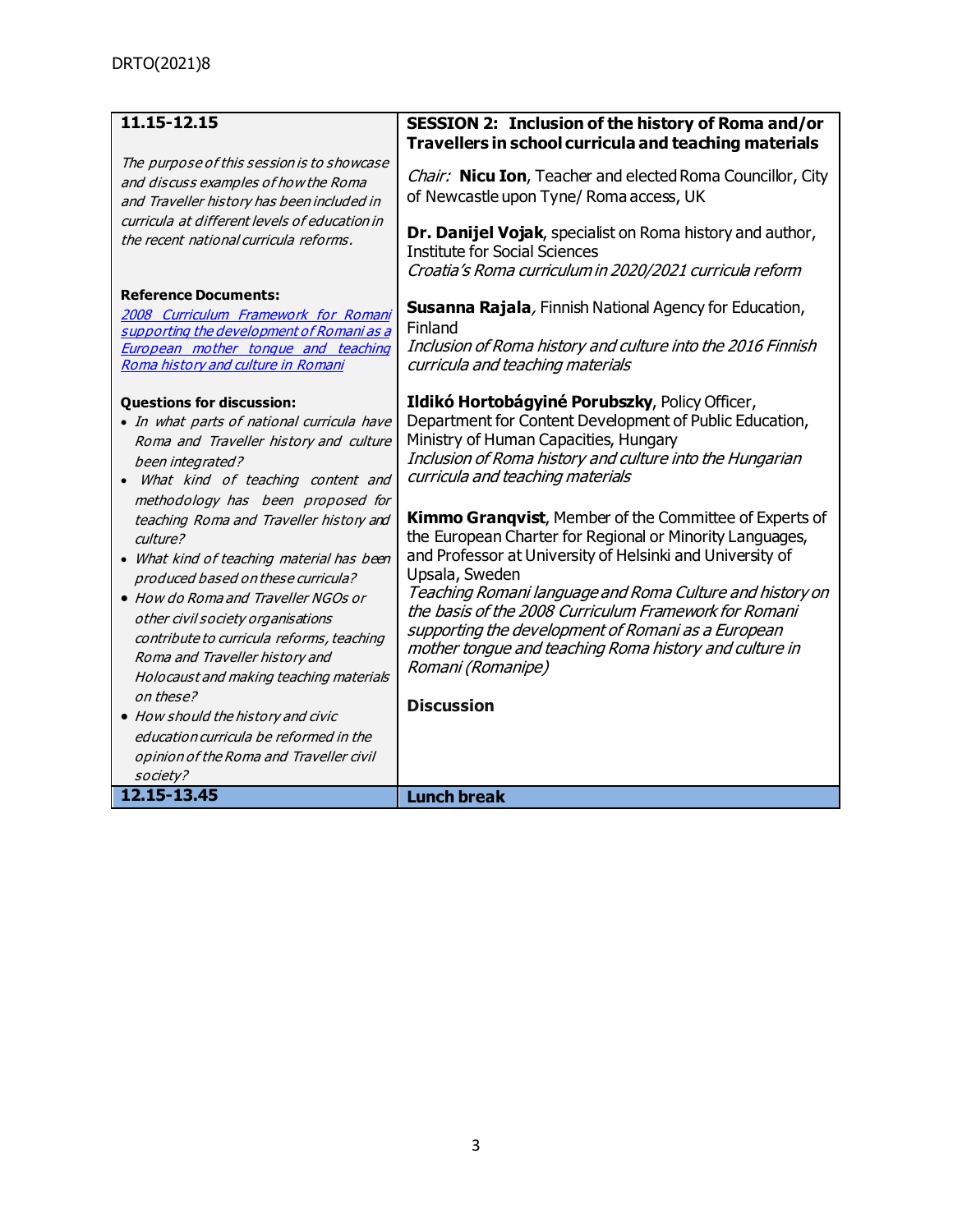| 13.45-14.45<br>The purpose of the session is to discuss<br>concrete examples of how the analyses<br>and monitoring work of Council of Europe<br>contribute to promoting the teaching of<br>Roma and Traveller history and its<br>introduction in pedagogical materials.<br><b>Reference Documents:</b><br>Council of Europe (2020) Analytical Report<br>on the Representation of Roma in<br><b>European Curricula and Textbooks</b>                                                                                                                                                                                                                                                                                                                                                                                                                                           | <b>SESSION 3: Supporting development and revision of</b><br>teaching materials and methods based on analysing<br>the representation of Roma and Travellers and their<br>history in textbooks and online learning materials and<br>other learning environments<br>Chair: Xhesika Korra, Programme Manager, Institute of<br>Romani Culture (IRCA), Albania<br>Marko Pecak, Research consultant, Roma Education fund<br>Roma Holocaust representation in European textbooks-latest<br>research findings and their policy and educational system<br>implications<br>Michaël Guet, Resource person on Roma and Traveller issues,<br>Secretariat of the Framework Convention for the Protection of |
|-------------------------------------------------------------------------------------------------------------------------------------------------------------------------------------------------------------------------------------------------------------------------------------------------------------------------------------------------------------------------------------------------------------------------------------------------------------------------------------------------------------------------------------------------------------------------------------------------------------------------------------------------------------------------------------------------------------------------------------------------------------------------------------------------------------------------------------------------------------------------------|----------------------------------------------------------------------------------------------------------------------------------------------------------------------------------------------------------------------------------------------------------------------------------------------------------------------------------------------------------------------------------------------------------------------------------------------------------------------------------------------------------------------------------------------------------------------------------------------------------------------------------------------------------------------------------------------|
| <b>Framework Convention for the Protection</b><br>of National Minorities<br><b>FCNM background presentation on the role</b><br>of NGOs in their monitoring process<br><b>European Commission Against Racism and</b><br><b>Intolerance (ECRI) General policy</b><br>recommendation no.13 (CRI2011/37rev) to<br>member states on combating antiqypsyism<br>and discrimination against Roma<br><b>Questions for discussion:</b><br>• What is the general situation regarding<br>the representation of Roma and<br>Travellers and the history of these<br>communities in European curricula and<br>textbooks?<br>• How does Council of Europe monitoring<br>work contribute to promoting the<br>teaching of Roma and Traveller history<br>and its introduction in pedagogical<br>materials and other areas of life that are<br>influencing historical awareness of the<br>people? | National Minorities, Council of Europe<br>Curricula and teaching material reforms in the monitoring<br>work of the Framework Convention for the Protection of<br><b>National Minorities (FCNM)</b><br>Dr. Aurora Ailincai, Executive Director of the Council of<br>Europe Observatory on History Teaching in Europe, Council<br>of Europe<br>Developing Council of Europe Observatory on History<br>Teaching in Europe<br>Nicu Ion, Teacher and elected Roma Councillor, City of<br>Newcastle upon Tyne/ Roma access, UK<br><b>Discussion</b>                                                                                                                                                |
| 14.45-15.00                                                                                                                                                                                                                                                                                                                                                                                                                                                                                                                                                                                                                                                                                                                                                                                                                                                                   | <b>Coffee break</b>                                                                                                                                                                                                                                                                                                                                                                                                                                                                                                                                                                                                                                                                          |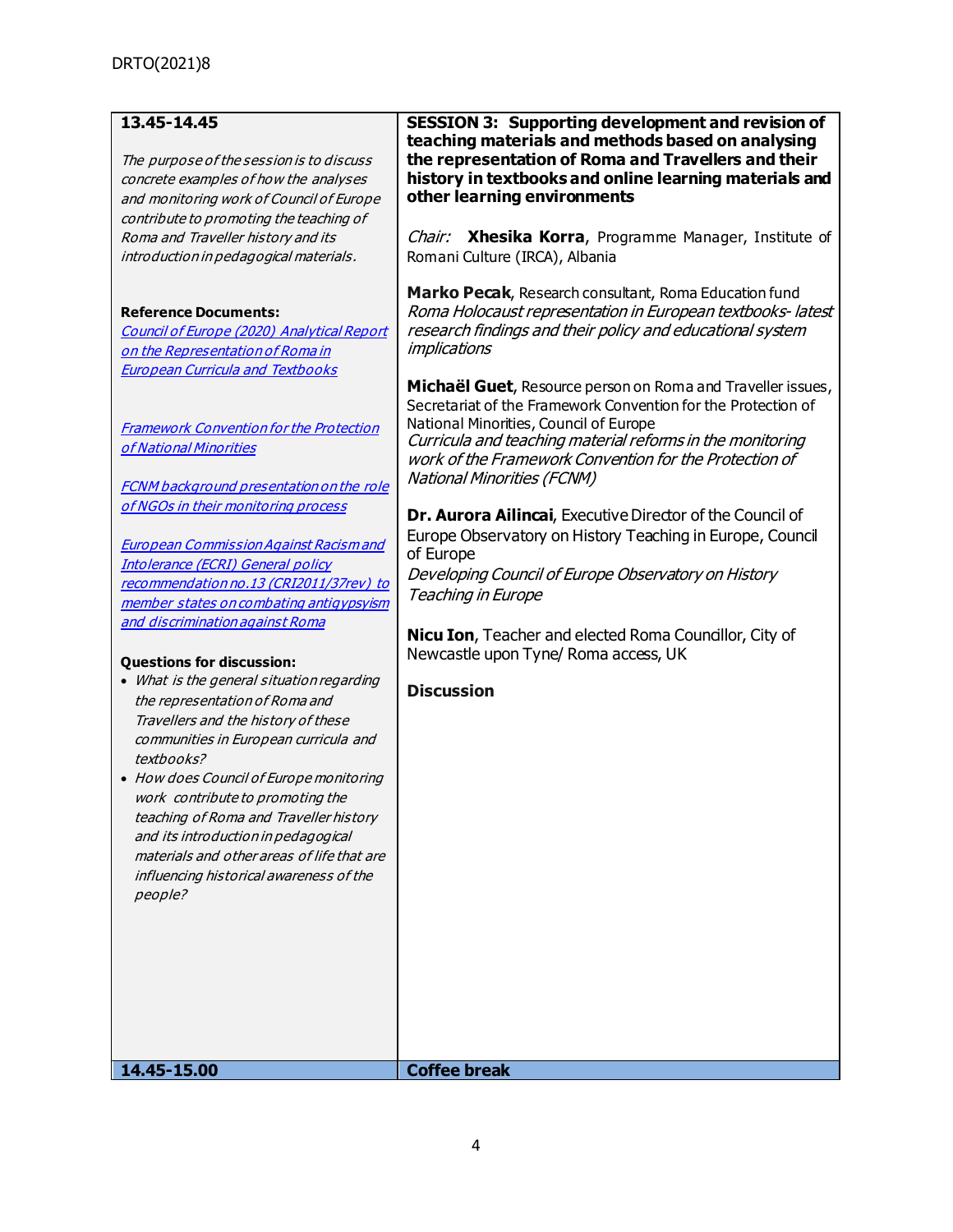| 15.00-16.00                                                                                                                 | Recommendations, actions and tools for<br><b>SESSION 4:</b>                            |
|-----------------------------------------------------------------------------------------------------------------------------|----------------------------------------------------------------------------------------|
| This session discusses Council of Europe<br>recommendations, actions and tools for<br>supporting Roma children and youth in | supporting Roma children and youth in Holocaust<br>Remembrance                         |
| Holocaust Remembrance                                                                                                       | Chair: Natalia Chardymova, Educational Advisor, Youth<br>Department, Council of Europe |
| <b>Reference Documents:</b>                                                                                                 |                                                                                        |
| Right to Remember - A Handbook for                                                                                          | Jean-Philippe Restoueix, Head of Programme, Steering                                   |
| <b>Education with Young People on the Roma</b>                                                                              | Committee for Education Policy and Practice (CDPPE),                                   |
| <b>Genocide (Second edition)</b>                                                                                            | Education Department, Council of Europe                                                |
|                                                                                                                             | Council of Europe programme on Remembrance of the                                      |
| <b>European Cultural Convention 1954</b>                                                                                    | Holocaust and prevention of crimes against humanity                                    |
| Recommendation CM/Rec (2001) 15) to                                                                                         | Irina Spataru, Board Member of TernYpe - International                                 |
| member states on history teaching in                                                                                        | <b>Roma Youth Network</b>                                                              |
| twenty-first-century Europe                                                                                                 | Activities of TernYpe and its Dikh he na bister (Look and                              |
|                                                                                                                             | don't forget), Roma Genocide Remembrance Initiative                                    |
| Anna Mirga-Kruszelnicka and Esteban Acuña                                                                                   |                                                                                        |
| - Education for Remembrance of the Roma                                                                                     | Marius Lüdicke, Political Advisor, Documentation and                                   |
| Genocide: Scholarship, Commemoration                                                                                        | Cultural Centre of German Sinti and Roma, Germany                                      |
| and the Role of Youth                                                                                                       | Remembering and teaching Roma children's Holocaust in the                              |
|                                                                                                                             | context of Auschwitz-Birkenau concentration camp                                       |
| <b>Roma Resistance-book</b>                                                                                                 |                                                                                        |
| Questions for discussion:                                                                                                   | <b>Discussion</b>                                                                      |
| • What kind of work does the civil society                                                                                  |                                                                                        |
| do in order to establish and secure events,                                                                                 |                                                                                        |
| places and memorials of Holocaust                                                                                           |                                                                                        |
| Remembrance for Roma and Traveller                                                                                          |                                                                                        |
| children and youth?                                                                                                         |                                                                                        |
|                                                                                                                             |                                                                                        |
|                                                                                                                             |                                                                                        |
|                                                                                                                             | 16.00 End of the first day                                                             |
|                                                                                                                             |                                                                                        |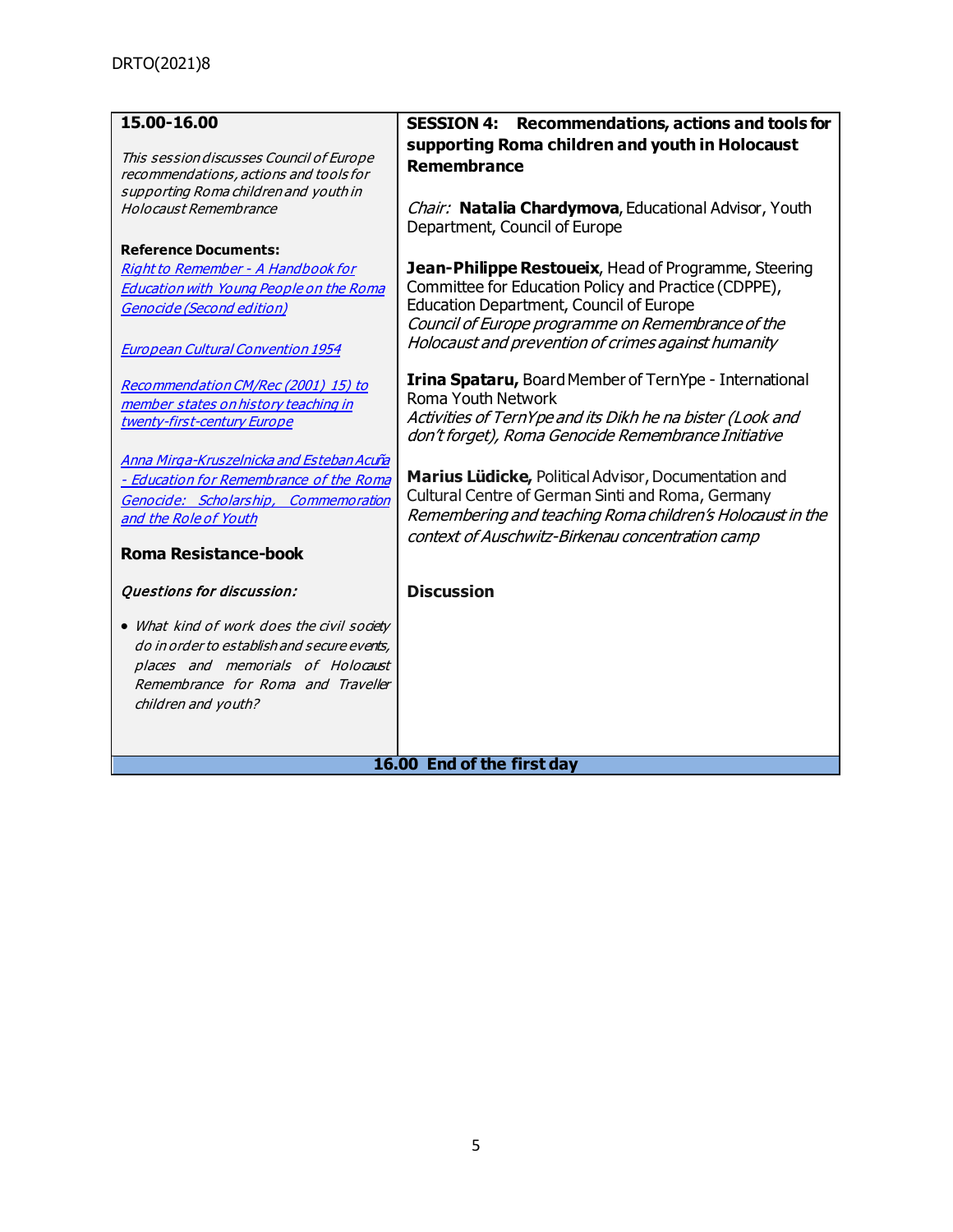| <b>Wednesday, 3 November 2021</b>                                                                                                                                                                                                                                                                                                                                                                                                                                                                                                                                                   |                                                                                                                                                                                                                                                                                       |
|-------------------------------------------------------------------------------------------------------------------------------------------------------------------------------------------------------------------------------------------------------------------------------------------------------------------------------------------------------------------------------------------------------------------------------------------------------------------------------------------------------------------------------------------------------------------------------------|---------------------------------------------------------------------------------------------------------------------------------------------------------------------------------------------------------------------------------------------------------------------------------------|
| 09.00-14.15                                                                                                                                                                                                                                                                                                                                                                                                                                                                                                                                                                         |                                                                                                                                                                                                                                                                                       |
| 09.00-09.30                                                                                                                                                                                                                                                                                                                                                                                                                                                                                                                                                                         | <b>Connectivity check</b>                                                                                                                                                                                                                                                             |
| 09.30-10.30<br>The purpose of the session is to discuss the<br>work of international cooperation bodies,<br>programmes and projects supporting<br>development work regarding Roma and<br>Traveller history teaching and Holocaust<br>Remembrance,                                                                                                                                                                                                                                                                                                                                   | <b>SESSION 5: International work, cooperation,</b><br>available financial resources and support for<br>developing Roma and Traveller history teaching and<br><b>Holocaust Remembrance</b><br>Chair: Gilda-Nancy Horvath, Journalist, Verein Lovara                                    |
| <b>Reference Documents:</b>                                                                                                                                                                                                                                                                                                                                                                                                                                                                                                                                                         | Roma/romblog.at, Austria                                                                                                                                                                                                                                                              |
| Questions for discussion:<br>What bodies have so far been<br>involved internationally<br>in<br>developing Roma and Traveller<br>history teaching and Holocaust                                                                                                                                                                                                                                                                                                                                                                                                                      | <b>Beata Bislim Olahova, Adviser on Roma and Sinti</b><br>Issues, OSCE Contact Point for Roma and Sinti Issues, OSCE<br>Office for Democratic Institutions and Human Rights (ODIHR)<br>OSCE/ODIHR's work and international cooperation on Roma<br>Holocaust Remembrance               |
| Remembrance?<br>What would be the next significant<br>$\bullet$<br>steps towards real structural<br>changes<br>breaking<br>barriers<br>hindering Roma and Traveller<br>history teaching and Holocaust<br>Remembrance<br>different<br>in<br>countries and what international,<br>national and local actors should<br>take more role in this kind of<br>development work?<br>What kind of financial and other<br>$\bullet$<br><i>available for</i><br>resources are<br>developing Roma and Traveller<br>history teaching and Holocaust<br>Remembrance related events and<br>projects? | Dr. Anna Mirga-Kruszelnicka, Deputy Director, European<br>Roma Institute for Arts and Culture (ERIAC)<br>ERIAC's work on Roma and Traveller history, Holocaust<br>Remembrance, cultural heritage, language and arts                                                                   |
|                                                                                                                                                                                                                                                                                                                                                                                                                                                                                                                                                                                     | <b>Oliver v. Mengersen, Member of the Committee on the</b><br>Genocide of the Roma, International Holocaust<br>Remembrance Alliances (IHRA)/Documentation and Cultural<br>Centre of German Sinti and Roma<br>IHRA recommendations on teaching and learning about the<br>Roma Genocide |
|                                                                                                                                                                                                                                                                                                                                                                                                                                                                                                                                                                                     | Raul Cârstocea, Roma historian/Vice Chair of the Scientific<br>Advisory Council of the Observatory on History Teaching in<br>Europe, Council of Europe<br>The Observatory on History Teaching in Europe and the<br><b>History of Roma and Travellers</b>                              |
|                                                                                                                                                                                                                                                                                                                                                                                                                                                                                                                                                                                     | <b>Discussion</b>                                                                                                                                                                                                                                                                     |
| 10.30-10.45                                                                                                                                                                                                                                                                                                                                                                                                                                                                                                                                                                         | <b>Coffee break</b>                                                                                                                                                                                                                                                                   |
| 10.45-11.45                                                                                                                                                                                                                                                                                                                                                                                                                                                                                                                                                                         | <b>SESSION 6: Societal and educational inclusion of</b>                                                                                                                                                                                                                               |
| The purpose of the session is to disars<br>inclusion of Roma and Traveller tangible and<br>intangible cultural heritage, arts and<br>language into the official canon of natural                                                                                                                                                                                                                                                                                                                                                                                                    | Roma and Travellers' tangible and intangible Cultural<br><b>Heritage, Arts and language</b>                                                                                                                                                                                           |
| history through cultural heritage projeds,<br>museum and archive collections, cultural<br>routes etc. general tools and services                                                                                                                                                                                                                                                                                                                                                                                                                                                    | <b>Clémentine</b><br><b>Trolong-Bailly, Project</b><br>Chair:<br>Officer,<br>ROMACT, Roma and Travellers Team, Council of Europe                                                                                                                                                      |
| preserving and exhibiting national heritage.                                                                                                                                                                                                                                                                                                                                                                                                                                                                                                                                        |                                                                                                                                                                                                                                                                                       |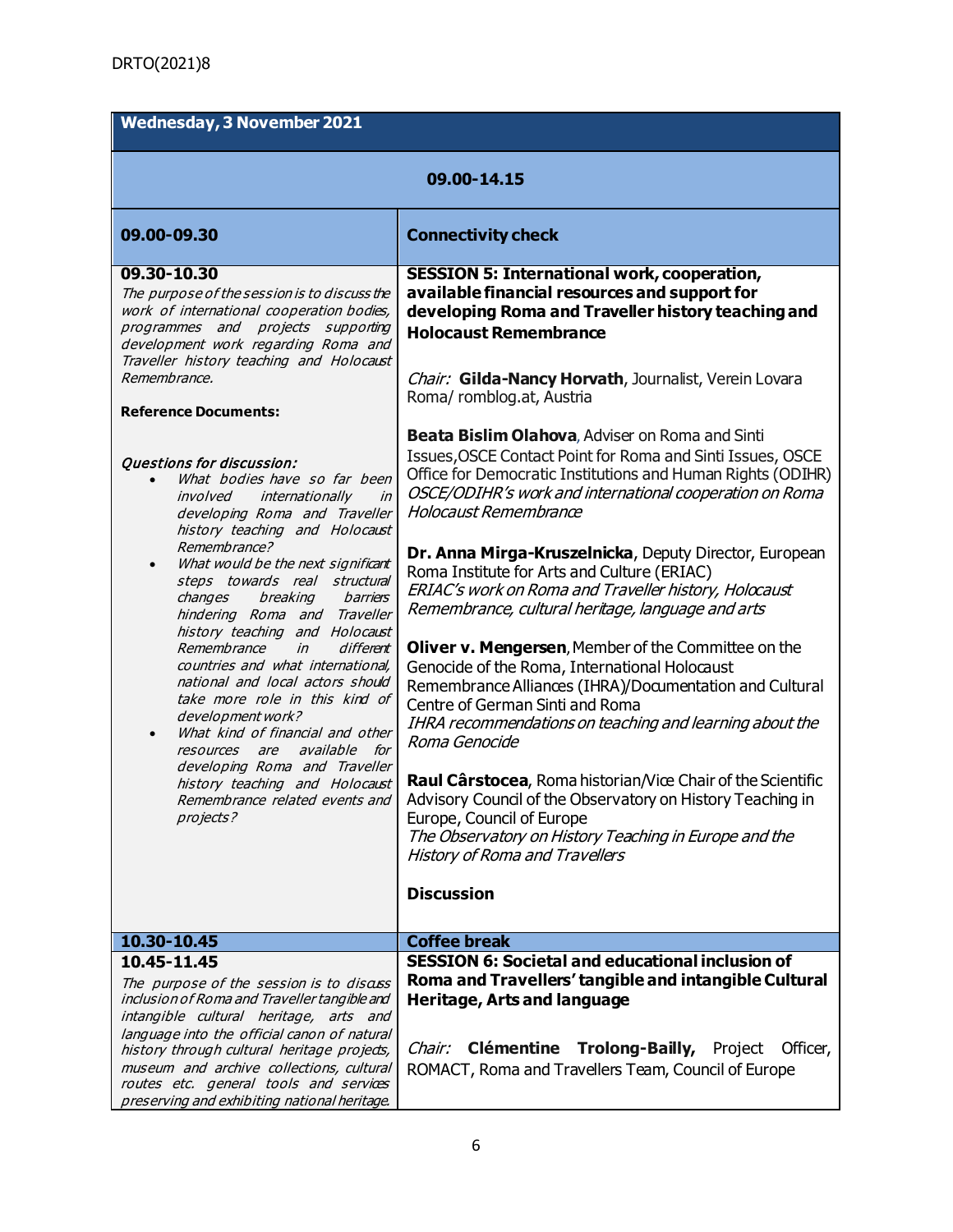|                                             | Leena Marsio, Senior Adviser, Finnish Heritage Agency,       |
|---------------------------------------------|--------------------------------------------------------------|
|                                             | Finland                                                      |
|                                             | Roma and Traveller intangible and tangible heritage in the   |
| <b>Reference Documents:</b>                 | work of the Agency and National Museum, role of UNESCO       |
|                                             | 2003 Convention and national inventories.                    |
| Most relevant documents of the Council of   | Dr. Asya Salnikova, Programme Manager for the European       |
|                                             |                                                              |
| Europe concerning cultural heritage         | Heritage Days Programme, Division for Culture and Cultural   |
|                                             | Heritage, Council of Europe                                  |
| Council of Europe (2020) The                | Division of Culture and Cultural Heritage/Cultural Routes    |
| Representation of Roma in major European    | work on Roma and Travellers related issues                   |
| museum collections - Volumes 1-2 (the       |                                                              |
| <b>Prado and the Louvre)</b>                | <b>Emran ELMAZI, Scientific Director, Documentation and</b>  |
|                                             | Cultural Centre of German Sinti and Roma, Germany            |
|                                             | RomArchive - Digital Archive of the Roma, Winner of the      |
| RomArchive                                  |                                                              |
|                                             | Grand Prix of the prestigious European Heritage Award /      |
| Memors (porrajmos.it)                       | Europa Nostra Awards 2019 for its outstanding work of the    |
|                                             | digitalisation of art and culture of Sinti and Roma          |
|                                             |                                                              |
| <b>Questions for discussion:</b>            | José Alfredo Maya Maya, President of the Federacion          |
| • How can the Council of Europe and other   | Maranatha de Asociacones Gitanas, Spain                      |
| follow-up procedures (such us UNESCO        |                                                              |
| Convention) concerning the                  | <b>Discussion</b>                                            |
| implementation, monitoring and              |                                                              |
| evaluation of protective measures and       |                                                              |
| activities related to Roma and Traveller    |                                                              |
| history, Holocaust Remembrance,             |                                                              |
| cultural heritage support national efforts  |                                                              |
| in this line of action?                     |                                                              |
| • What forms of Roma, Traveller and non-    |                                                              |
|                                             |                                                              |
|                                             |                                                              |
| Roma community work have national           |                                                              |
| memory organisations such as national       |                                                              |
| Ministries of Antiquities, national         |                                                              |
| museums, national archives, relevant        |                                                              |
| NGOs and municipalities experimented        |                                                              |
| with?                                       |                                                              |
| • What is the role of current physical and  |                                                              |
| online archives and museums in              |                                                              |
| safequarding Roma and Traveller             |                                                              |
| Holocaust Remembrance?                      |                                                              |
| • What kind of inspiring examples of the    |                                                              |
| digitalisation and social media content of  |                                                              |
| the history, language, art and culture of   |                                                              |
| Roma and Travellers exist and how could     |                                                              |
| this kind of tools and new platforms be     |                                                              |
| used more efficiently?                      |                                                              |
| 11.45-13.15                                 | <b>Lunch break</b>                                           |
| 13.15-14.15                                 | <b>SESSION 7: Roma and Traveller civil society proposals</b> |
|                                             | for developing the teaching of Roma and Traveller            |
| The purpose of the session is to offer      |                                                              |
| Roma and Traveller civil society a platform | history teaching and Holocaust Remembrance                   |
| for presenting their experiences and        |                                                              |
| knowledge on instruments and tools          | Chair: Roberto Bortone, Council of Europe Committee of       |
| supporting teaching and learning of Roma    | Experts on Roma and Traveller Issues (ADI-ROM), Italy        |
| and Traveller history in their respective   |                                                              |
| communities and discussing similarities and |                                                              |